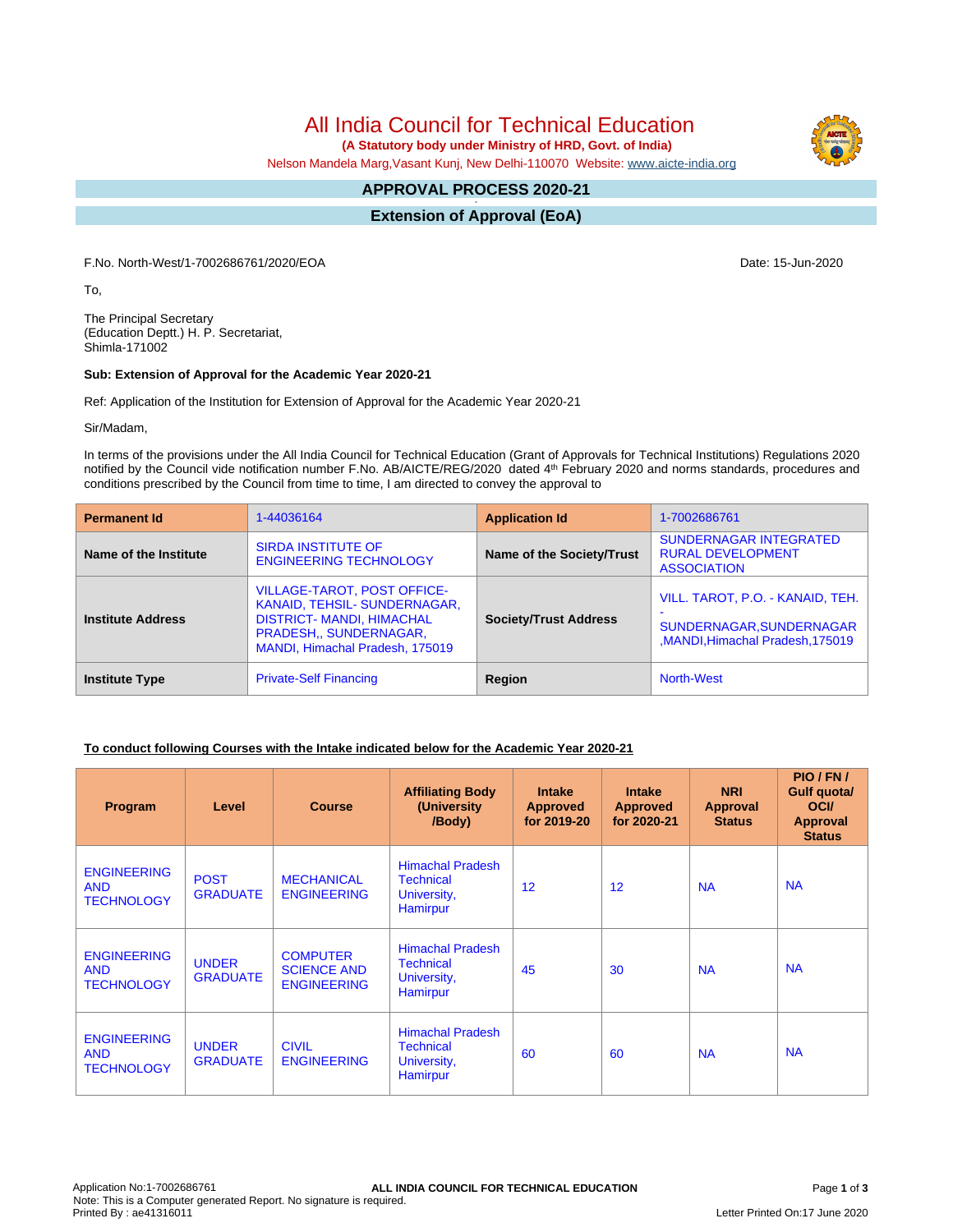| <b>ENGINEERING</b><br><b>AND</b><br><b>TECHNOLOGY</b> | <b>UNDER</b><br><b>GRADUATE</b> | <b>ELECTRICAL</b><br><b>AND</b><br><b>ELECTRONICS</b><br><b>ENGINEERING</b> | <b>Himachal Pradesh</b><br><b>Technical</b><br>University,<br>Hamirpur | 90 | 30 | <b>NA</b> | <b>NA</b> |
|-------------------------------------------------------|---------------------------------|-----------------------------------------------------------------------------|------------------------------------------------------------------------|----|----|-----------|-----------|
| <b>ENGINEERING</b><br><b>AND</b><br><b>TECHNOLOGY</b> | <b>UNDER</b><br><b>GRADUATE</b> | <b>MECHANICAL</b><br><b>ENGINEERING</b>                                     | <b>Himachal Pradesh</b><br><b>Technical</b><br>University,<br>Hamirpur | 54 | 30 | <b>NA</b> | <b>NA</b> |
| <b>ENGINEERING</b><br><b>AND</b><br><b>TECHNOLOGY</b> | <b>POST</b><br><b>GRADUATE</b>  | <b>COMPUTER</b><br><b>SCIENCE AND</b><br><b>ENGINEERING</b>                 | <b>Himachal Pradesh</b><br><b>Technical</b><br>University,<br>Hamirpur | 12 | 12 | <b>NA</b> | <b>NA</b> |
| <b>ENGINEERING</b><br><b>AND</b><br><b>TECHNOLOGY</b> | <b>POST</b><br><b>GRADUATE</b>  | <b>CIVIL</b><br><b>ENGINEERING</b>                                          | <b>Himachal Pradesh</b><br><b>Technical</b><br>University,<br>Hamirpur | 12 | 12 | <b>NA</b> | <b>NA</b> |

### **Course(s) Applied for Closure by the Institute for the Academic Year 2020-21**

| <b>Program</b>                              | Level                 | <b>Course</b>                                                   | <b>Affiliating Body</b><br>(Univ/Body)                                     | <b>Course Closure Status</b> |
|---------------------------------------------|-----------------------|-----------------------------------------------------------------|----------------------------------------------------------------------------|------------------------------|
| <b>ENGINEERING AND</b><br><b>TECHNOLOGY</b> | <b>POST GRADUATE</b>  | <b>ELECTRONICS &amp;</b><br><b>COMMUNICATION</b><br><b>ENGG</b> | <b>Himachal Pradesh</b><br><b>Technical University,</b><br><b>Hamirpur</b> | Pending <sup>\$</sup>        |
| <b>ENGINEERING AND</b><br><b>TECHNOLOGY</b> | <b>UNDER GRADUATE</b> | <b>INFORMATION</b><br><b>TECHNOLOGY</b>                         | <b>Himachal Pradesh</b><br><b>Technical University,</b><br>Hamirpur        | Pending <sup>\$</sup>        |
| <b>ENGINEERING AND</b><br><b>TECHNOLOGY</b> | <b>UNDER GRADUATE</b> | <b>ELECTRONICS &amp;</b><br><b>COMMUNICATION</b><br><b>ENGG</b> | <b>Himachal Pradesh</b><br><b>Technical University,</b><br><b>Hamirpur</b> | Pending <sup>\$</sup>        |

\$ Due to non-submission of NOC's from University / Board and / or State Government

### **It is mandatory to comply with all the essential requirements as given in APH 2020-21 (Appendix 6)**

## **Important Instructions**

- 1. The State Government/ UT/ Directorate of Technical Education/ Directorate of Medical Education shall ensure that 10% of reservation for Economically Weaker Section (EWS) as per the reservation policy for admission, operational from the Academic year 2020-21 is implemented without affecting the reservation percentages of SC/ ST/ OBC/ General. However, this would not be applicable in the case of Minority Institutions referred to the Clause (1) of Article 30 of Constitution of India. Such Institution shall be permitted to increase in annual permitted strength over a maximum period of two years beginning with the Academic Year 2020-21
- 2. The Institution offering courses earlier in the Regular Shift, First Shift, Second Shift/Part Time now amalgamated as total intake shall have to fulfil all facilities such as Infrastructure, Faculty and other requirements as per the norms specified in the Approval Process Handbook 2020-21 for the Total Approved Intake. Further, the Institutions Deemed to be Universities/ Institutions having Accreditation/ Autonomy status shall have to maintain the Faculty: Student ratio as specified in the Approval Process Handbook. All such Institutions/ Universities shall have to create the necessary Faculty, Infrastructure and other facilities WITHIN 2 YEARS to fulfil the norms based on the Affidavit submitted to AICTE.